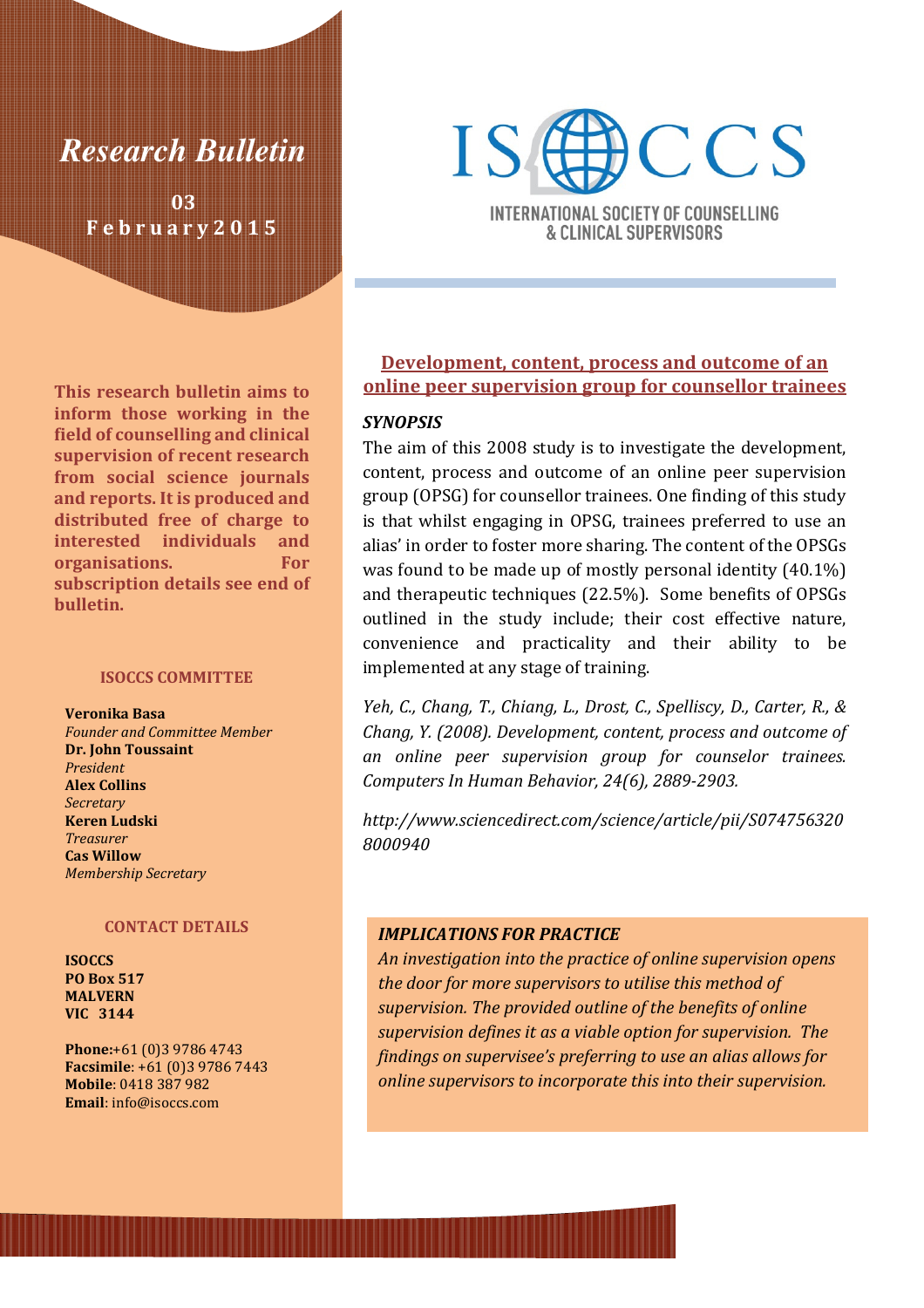# The relationships between postgraduate research students' psychological attributes and their supervisors' supervision training.

# **SYNOPSIS**

The authors of this study set out to investigate a potential relationship between research student's research experience and their supervisor's background. The researchers also aimed to conclude whether the student's experience was affected by their supervisor's psychosocial attributes. The results of this study reflect the notion that the student's research experience was related to their supervisor's background, as well as their psychosocial attributes.

Abdullah, M., & Evans, T. (2012). The Relationships Between Postgraduate Research Students' Psychological Attributes and Their Supervisors' Supervision Training. Procedia - Social and Behavioral Sciences, 31, 788- 793.

http://www.sciencedirect.com/science/article/pii/S1877042811030710

# IMPLICATIONS FOR PRACTICE

Being aware of the impacts of a supervisor's background and psychosocial attributes can facilitate the supervisory experience for the supervisee. The supervisor can also use this information to improve their supervision, matching their background the supervisee's research experience.

# Dancing, moving and writing in clinical supervision? Employing embodied practices in psychotherapy supervision

## **SYNOPSIS**

This 2011 study aims to investigate methods of embodiment within psychotherapy supervision, whilst making a distinction between information derived through language and that derived through unconscious body language. The results of this study indicate that engaging in embodied practices deepen connections with personal counter transference, allowing for more advanced emotional engagement. The conclusion of this study indicated that employing these embodied methods allows for not only improved psychotherapy, but an enhanced clinical supervision experience.

Panhofer, H., Payne, H., Meekums, B., & Parke, T. (2011). Dancing, moving and writing in clinical supervision? Employing embodied practices in psychotherapy supervision. The Arts In Psychotherapy, 38(1), 9-16.

http://www.sciencedirect.com/science/article/pii/S0197455610001152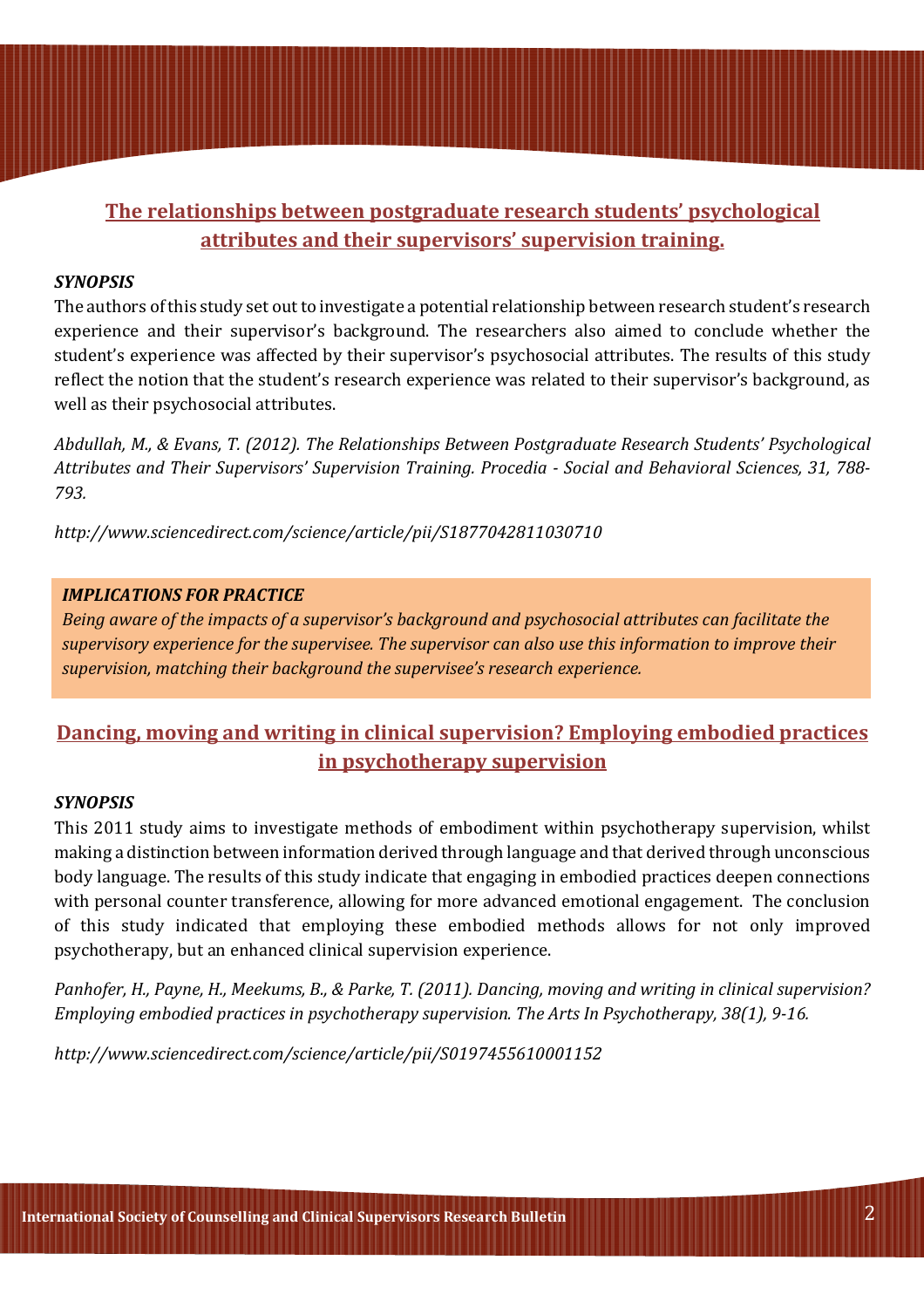#### IMPLICATIONS FOR PRACTICE

The notion of adding non-verbal communication to the supervisory relationship is an interesting one. All communication contains elements of non-verbal communication, however, providing actual outcomes of embodied communication leads to increased use. The deeper emotional engagement described by the authors is a crucial aspect in creating an effective supervisory relationship

# Distance supervision: Research, findings, and considerations for art therapy

#### SYNOPSIS

The purpose of this literature review is to investigate the current research on distance supervision, focusing specifically on the area of art therapy. A secondary objective is to outline the issues that relate to distance supervision, including; different state regulations, confidentiality and relationship building. Within the issue of cross boarder supervision, this study suggests that supervisors and supervisees should ascertain the legal and ethical requirements in their respective jurisdictions and focus on satisfying these needs. The issue of confidentiality is an ethical predicament in all areas of supervision. Within distance supervision, those involved should establish and discuss how confidentiality and privacy will be maintained within their supervisory relationship. The final potential issue discussed was the building of a supervisory alliance within distance supervision. In order to remedy this potential issue, the supervisor and supervisee should utilise instant methods of communication, such as video chat. Additionally, cultural and local customs that may interfere with the relationship must be addressed.

Orr, P. (2010). Distance supervision: Research, findings, and considerations for art therapy. The Arts In Psychotherapy, 37(2), 106-111.

http://www.sciencedirect.com/science/article/pii/S0197455610000195

## IMPLICATIONS FOR PRACTICE

Addressing potential issues relating to distance supervision allows supervisors to ensure that their supervision practice is legal, professional and supportive to the supervisee. When all these factors are satisfied, effective supervision is achieved. Suggesting methods to approach barriers to effective distance supervision provides supervisors with the tools they need to be good supervisors.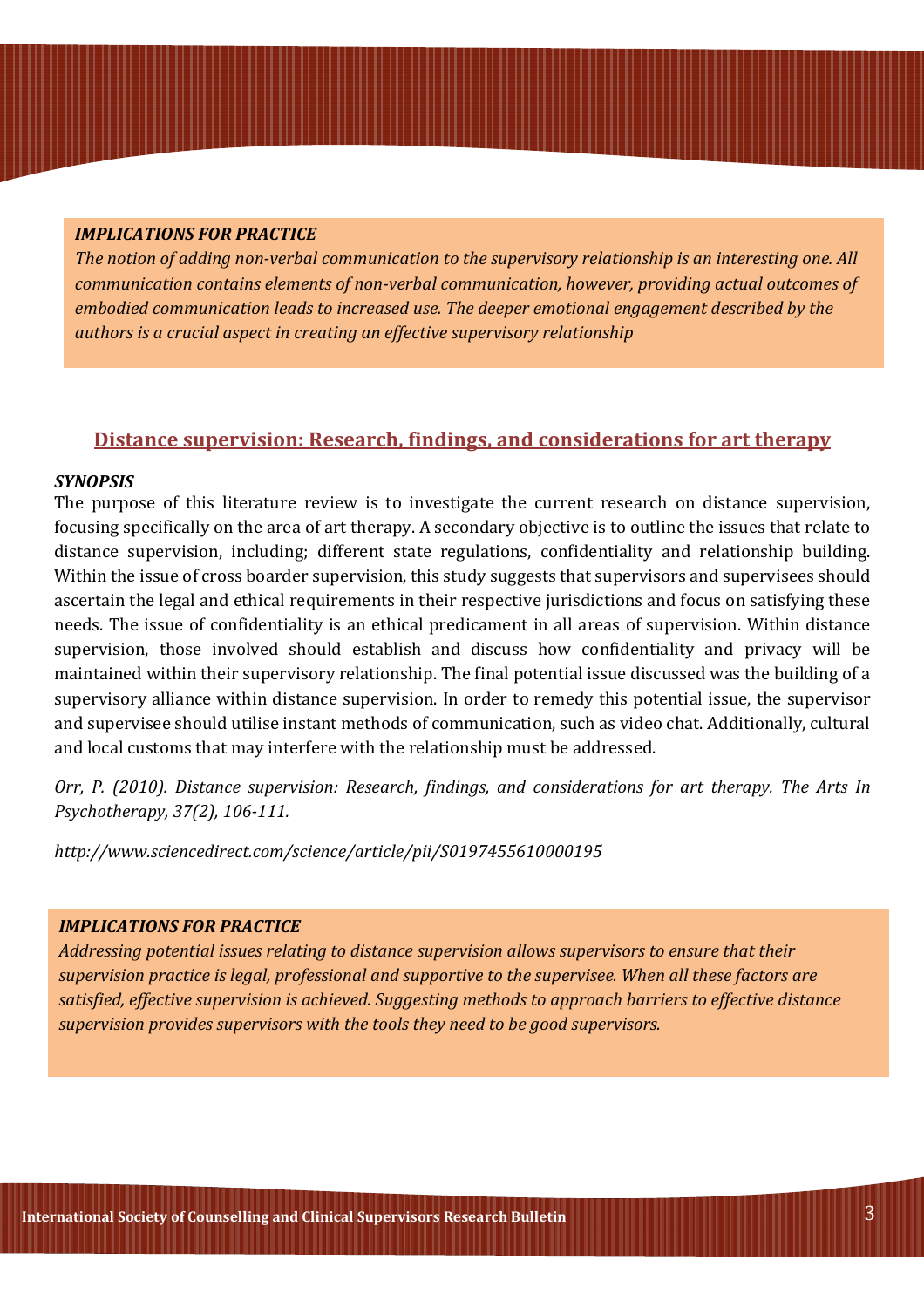# The Role of Emotion in Psychotherapy Supervision: A Contextual Behavioral Analysis

### **SYNOPSIS**

The purpose of this study is to outline the importance of emotion within the context of psychotherapy. As the labelling and expression of emotions is a crucial part of psychotherapy, it stands to reason that these skills should be honed within clinical supervision. This paper also expresses the need to not only include negative emotions in supervision, but positive emotions must also be included. The willingness of a supervisor to express emotion during a supervision session is potentially a much more powerful influence on the supervisee than a lengthy discussion on the role that emotion plays in therapy.

Follette, V., & Batten, S. (2000). The role of emotion in psychotherapy supervision: A contextual behavioral analysis. Cognitive And Behavioral Practice, 7(3), 306-312.

http://www.sciencedirect.com/science/article/pii/S1077722900800887

## IMPLICATIONS FOR PRACTICE

The ability of a supervisor to express honest emotions during supervision sets the stage for the supervisee to express these emotions during psychotherapy. This study suggests a show don't tell style of supervision when relating to emotion. If supervisors are to adopt this style into their supervision, their supervisee's will have a greater understanding of emotion in a therapy context.

# Principles of Supervision in Cognitive Behavioural Therapy

#### SYNOPSIS

According to the authors of this study, clinical supervision is crucial to the success of psychotherapy. This study outlines some of the more crucial aspects of successful supervision within Cognitive Behavioural Therapy (CBT). Some of these aspects include, defining problems and goals, active feedback, mutual respect, role-playing and problem-solving. The conclusions of this study liken the supervisory relationship to therapeutic relationship that exists between a counsellor and their client. The supervisory relationship may only lead to the professional growth of the supervisee if it supports their individuality and leads them to discovery.

Prasko, J., Vyskocilova, J., Slepecky, M., & Novotny, M. (2012). Principles of supervision in cognitive behavioural therapy. Biomed Pap Med Fac Univ Palacky Olomouc Czech Repub., 156(1), 70-79.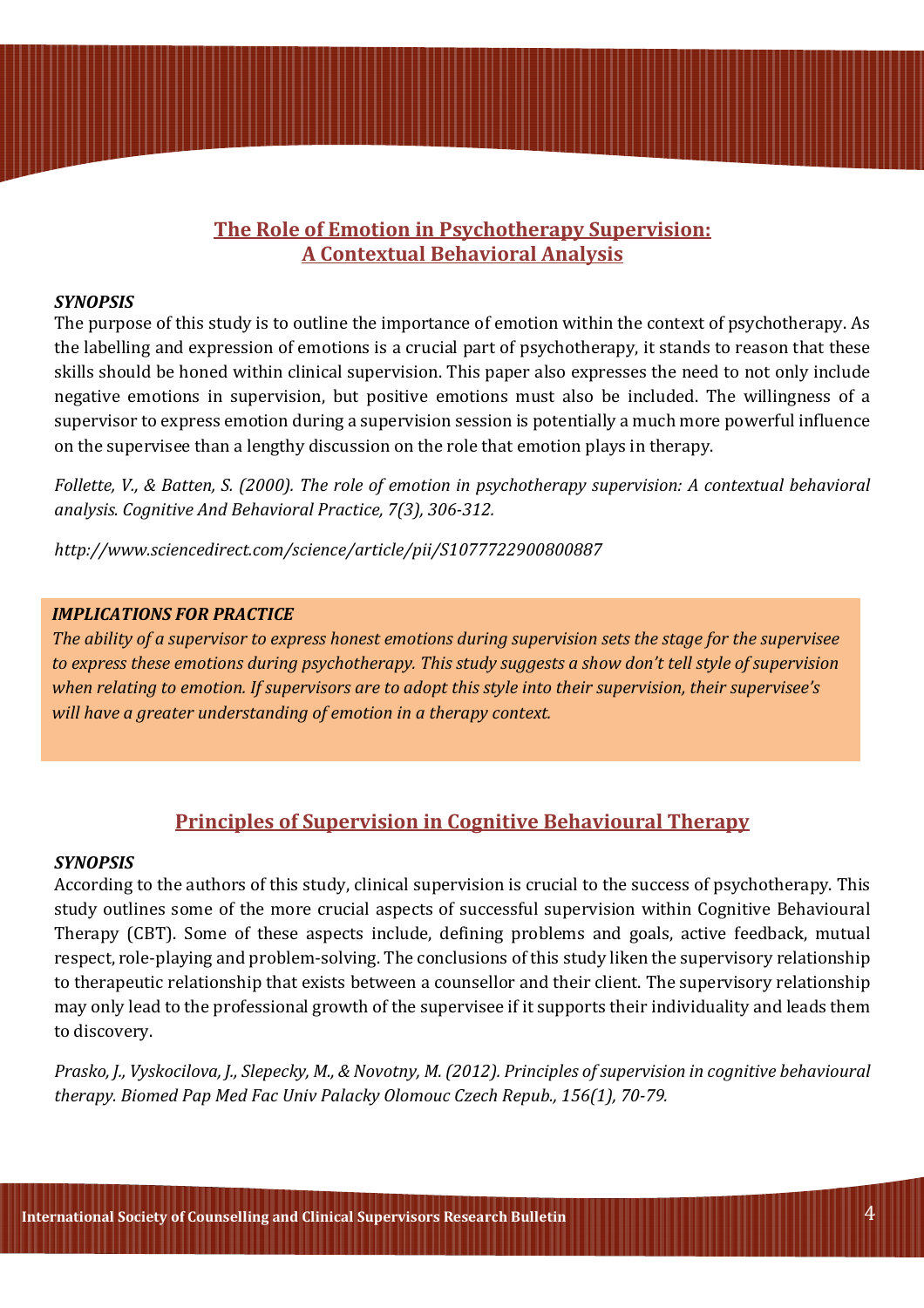http://biomed.papers.upol.cz/getrevsrc.php?identification=public&mag=bio&raid=171&type=fin&ver=2

### IMPLICATIONS FOR PRACTICE

The implications of this study are especially useful for CBT practitioners, but also apply to practitioners of other forms of psychotherapy. Outlining the importance of the supervisory relationship leads to supervisors and supervisees working on strengthening their relationship in order to achieve the best possible outcomes.

# How to teach a psychiatry trainee: Individual and team supervision

#### SYNOPSIS

The purpose of this paper is to outline three of the key aspects to supervision within the psychiatry, and wider mental-health field. The first aspect outlined is setting goals. Setting goals within the context of mental-health supervision should always depend on the need of the client, as well as the experience of the supervisee. The second core component of supervision described is autonomy vs. supervision. It is important for the supervisory relationship that the autonomy of the supervisee is tended to in addition to their supervision. The final aspect of supervision is the giving of feedback. Feedback should be balance, including both praise for good work and strategies for improving areas that need attention.

Keshavan, M. (2014). How to teach a psychiatry trainee: Individual and team supervision. Asian Journal Of Psychiatry, 9, 97-98.

http://www.sciencedirect.com/science/article/pii/S1876201814000902

## IMPLICATIONS FOR PRACTICE

By adhering to the three key aspects of supervision outlined in his study, supervisors are able to create a strong supervisory relationship, leading to a positive supervision experience. Including solutions to solve these potential issues allow supervisors to more easily satisfy the needs of the supervisee.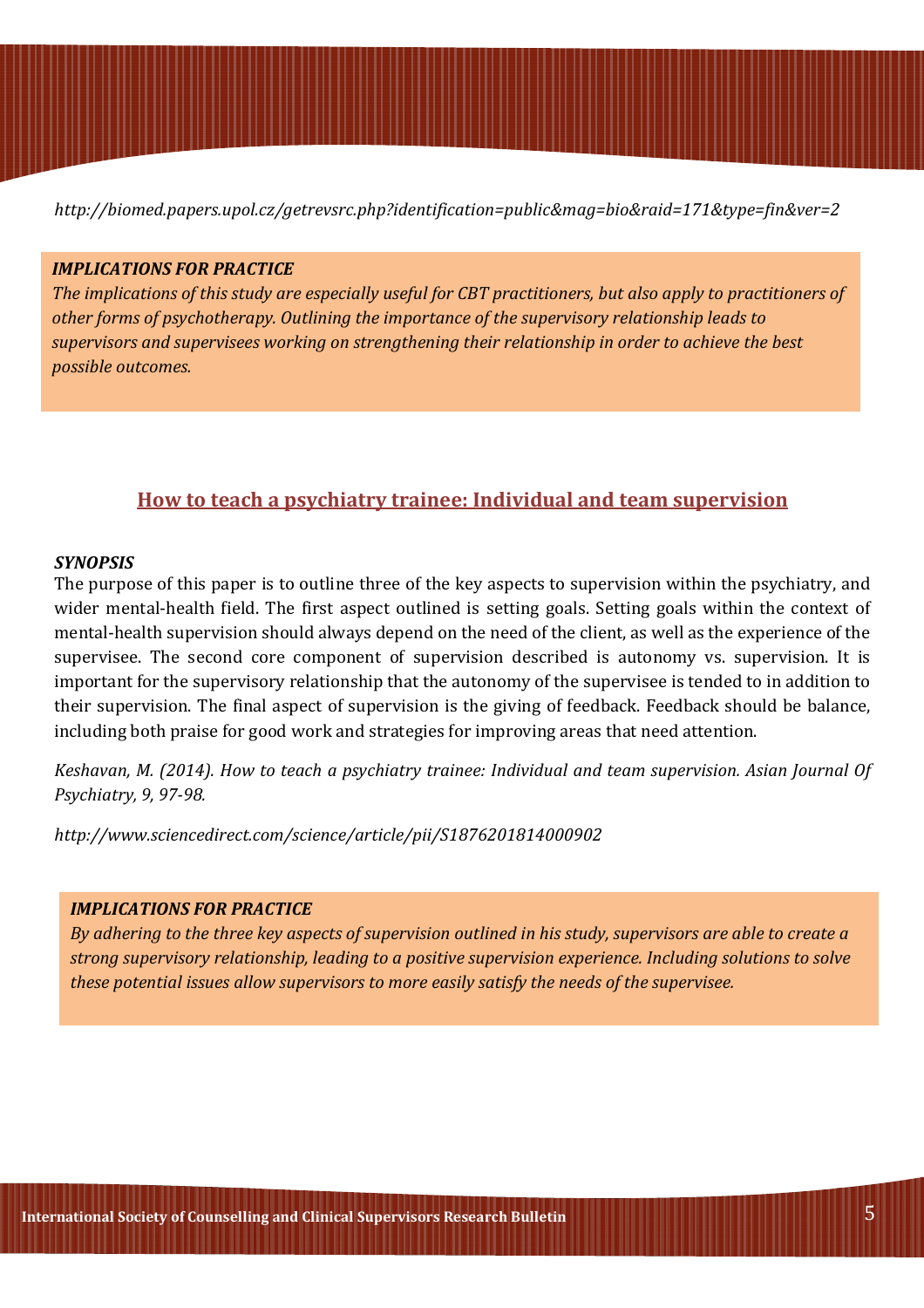# Quality of Clinical Supervision and Counsellor Emotional Exhaustion: The Potential Mediating Roles of Organizational and Occupational Commitment

### **SYNOPSIS**

The emotional exhaustion of counsellors has negative implications for their employers, their clients, as well as their own health. This paper aims to investigate the mediating role of clinical supervision, and its components, on the rate of emotional exhaustion for counsellors. The results of this study showed that rates of clinical supervision was negatively associated with emotional burnout, indicating that the more supervision a counsellor engages in, the less the chance of them experiencing emotional burnout.

Knudsen, H., Roman, P., & Abraham, A. (2013). Quality of clinical supervision and counselor emotional exhaustion: The potential mediating roles of organizational and occupational commitment. Journal Of Substance Abuse Treatment, 44(5), 528-533.

http://www.sciencedirect.com/science/article/pii/S0740547212004515

## IMPLICATIONS FOR PRACTICE

Within the mental health counselling field, burnout is a common and debilitating problem. Providing a practical avenue for counsellors to combat potential burn out is crucial. As well as providing a mediating role, supervision allows for the professional growth of counsellors, adding to the usefulness of supervision.

# The impact of clinical supervision on counsellors and therapists, their practice and their clients: a systematic review of the literature.

#### **SYNOPSIS**

The purpose of this literature review was to establish the impact, and the strength of the impact, supervision has on those involved. Preliminary evidence was found indicating that supervision has an impact on the supervisee's self-awareness, and psychotherapeutic skills. Tentative evidence suggested that the trustworthiness of the supervisor is an important factor on the success of the supervision. There was only limited evidence however that suggested that supervision has a beneficial effect on the outcome of therapy.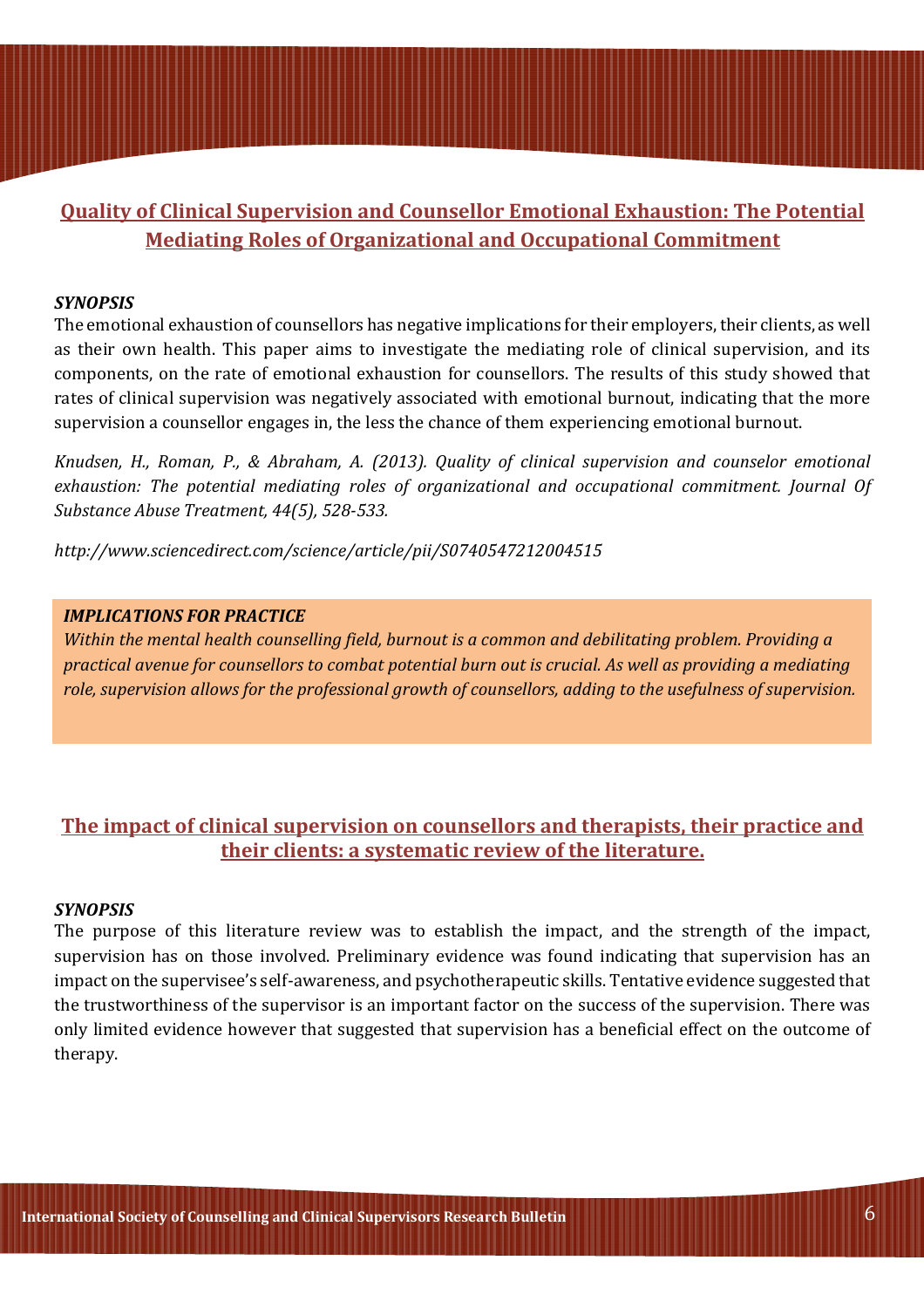Wheeler, S., & Richards, K. (2007). The impact of clinical supervision on counsellors and therapists, their practice and their clients. A systematic review of the literature. Counselling And Psychotherapy Research, 7(1), 54-65.

http://www.bacp.co.uk/admin/structure/files/pdf/11204\_clinical%20superview%20systematic%20review. pdf

### IMPLICATIONS FOR PRACTICE

Given the strength of the evidence supporting the positive impact supervision has on those involved, this literature review is likely to encourage counsellors to engage in further supervision. The impact that personal traits, such as trustworthiness, have on the success of supervision is likely to encourage supervisors to foster certain aspects of their personality in order to implement better supervision.

# Boundaries and Dangers in the Supervisory Relationship

#### **SYNOPSIS**

This paper examines some of the boundaries that exist, inhibiting the success of supervision and the supervisory relationship. One such problem stems from counselling skills being taught without depth of supervision. Without this depth, the supervisee will likely have future problems with establishing a therapeutic relationship with their clients. Abusive supervision is another potential barrier to effective supervision. Supervisees who feel abused have a diminished ability to work and participate in the learning environment.

http://ok.gov/odmhsas/documents/Supervision%20Boundaries.pdf

#### IMPLICATIONS FOR PRACTICE

Being aware and comfortable with barriers to supervision allows supervisors and supervisees to be vigilant and sure to avoid these barriers whilst engaging in supervision. Knowing, and avoiding, the barriers to supervision leads to better supervision, and ultimately better counsellors.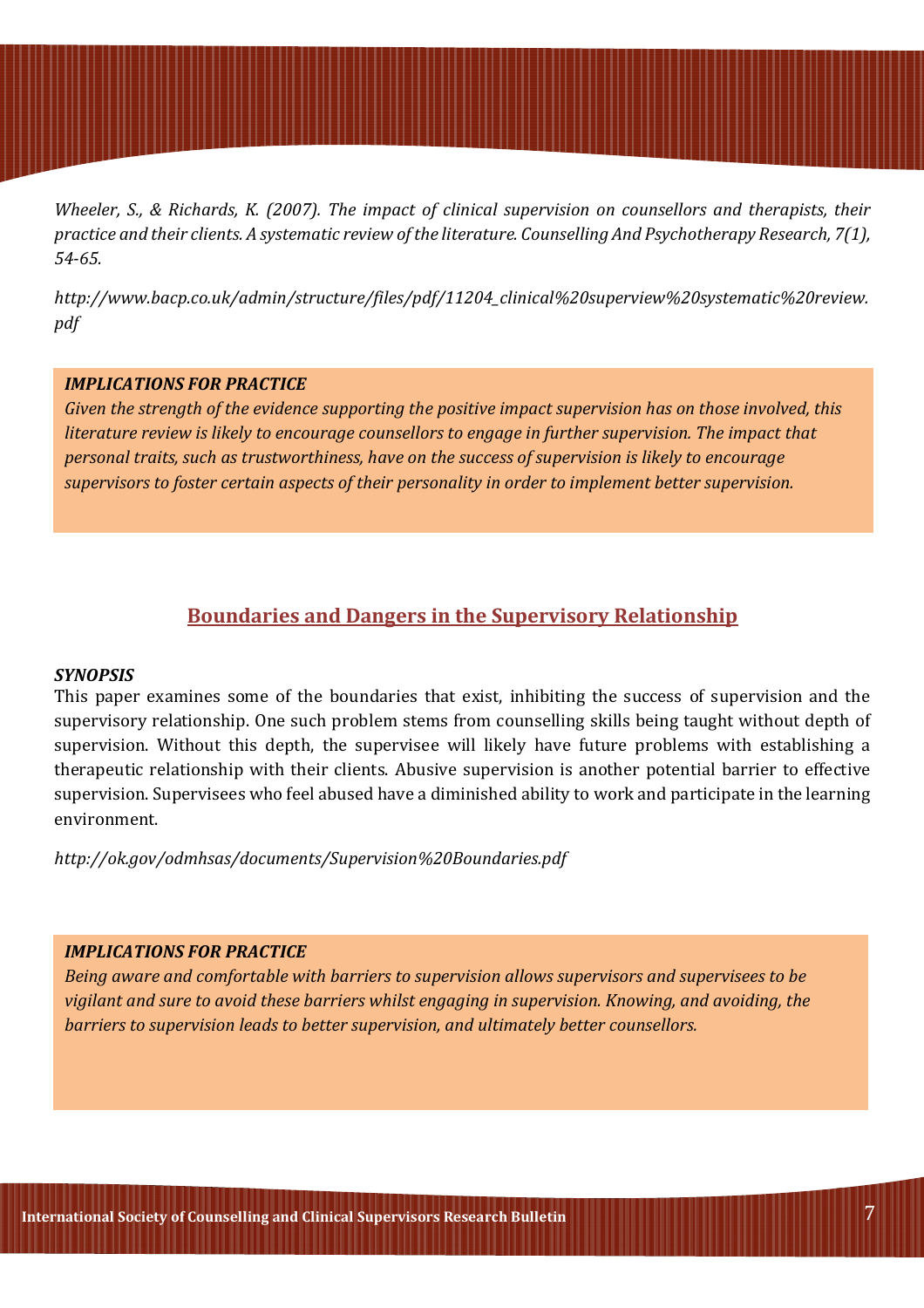# Cross-Racial Supervision: Critical Issues in the Supervisory Relationship

### **SYNOPSIS**

This literature review complies and compares the findings of 13 research studies relating to cross-racial supervision within a counselling context. The main theme of this complied research is that a strong working alliance between the supervisory and supervisee is more likely to occur when supervisors are culturally responsive and competent. When supervisors react to cultural issues in a responsive manner, a stronger supervisory relationship is created.

http://files.eric.ed.gov/fulltext/EJ858082.pdf

### IMPLICATIONS FOR PRACTICE

Given the importance of the supervisory relationship in supervision, all efforts should be made to ensure that this relationship is maintained. Respecting the cultural and racial aspects of both the supervisee and supervisor is something that all those engaging in supervision should be aware of.

# Optimising Supervision for the Supervisee

#### Synopsis

The focus of this article is the main aspects of supervision that must be satisfied in order to maximise the usefulness of supervision for the supervisee. The main points outlined include; maintaining a positive nature, setting clear boundaries, according to the supervisee's needs and a proper approach to supervision. According to the author, if these needs are met, the supervisee's experience with supervision will be fulfilling and positive.

http://www.counsellingonstirling.com.au/optimising\_supervision\_for\_the\_supervisee.html

#### IMPLICATIONS FOR PRACTICE

Creating a fulfilling, enriching supervision experience for the supervisee is crucial if they are to become a good counsellor and supervisory. By ensuring that a positive nature is employed, clear boundaries are set, supervisee's needs are met and the proper approach to supervision is taken, the supervisee's experience will be a rich, educational one.